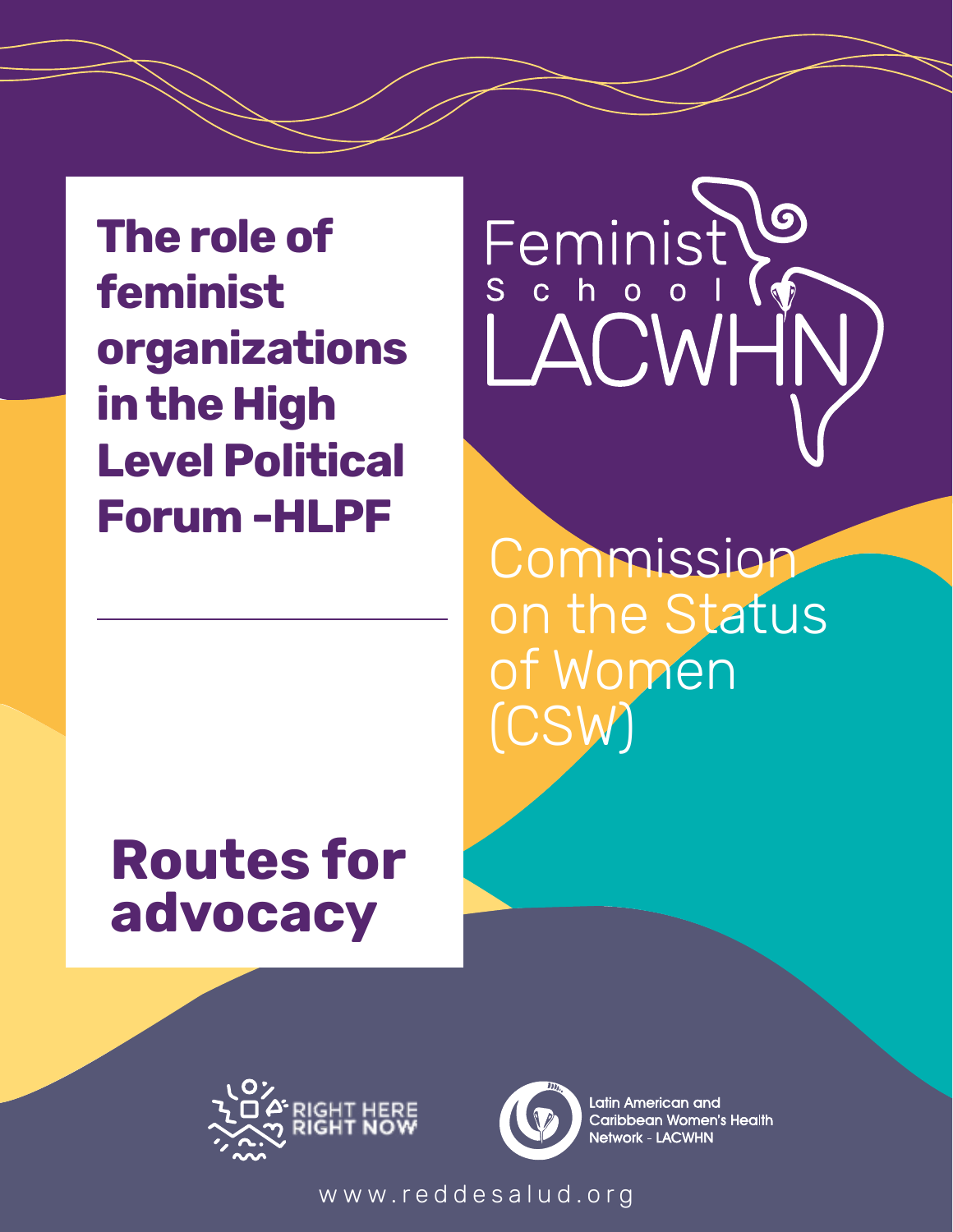

# **Feminist School LACWHN**

Document created by Latin American and the Caribbean Women´s Health Network **LACWHN**













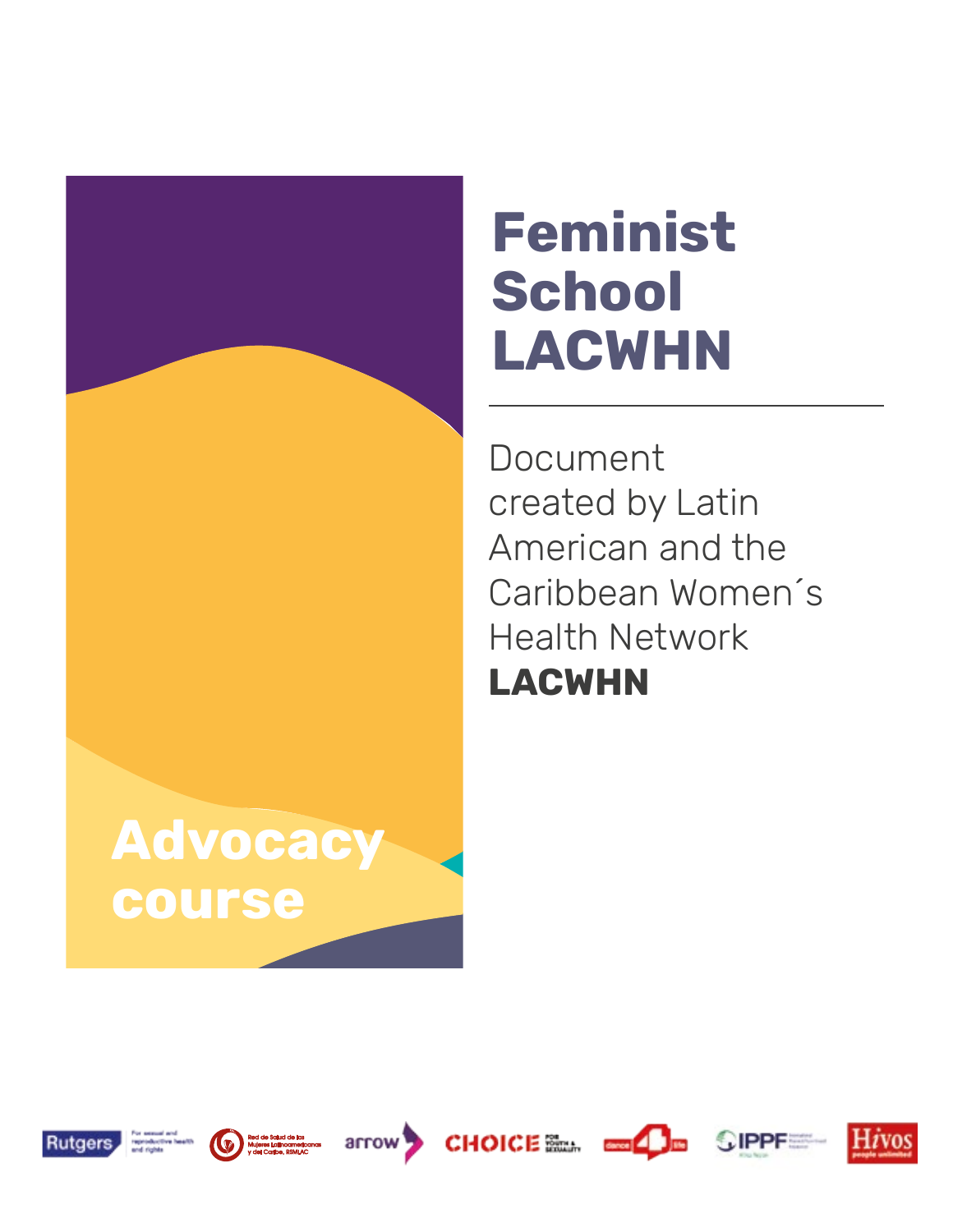#### **THE ROLE OF FEMINIST ORGANIZATIONS IN THE HIGH LEVEL POLITICAL FORUM -HLPF**

By Mabel Bianco, MD, MPH



Up until 1992, Civil<br>Society participation participation in the United Nations<br>activities was verv activities was very<br>variable, although it variable. was possible to attend international conferences before each event, there were doubts such as:<br>who could participate could participate and how, under what<br>conditions could the conditions<br>different organizations and groups do so. The Consultative organizations had more facilities to join, but the conditions were not clear nor what prior access they had to documents or how they could participate during such meetings. For this reason, women's and feminist organizations were prevented from participating in issues concerning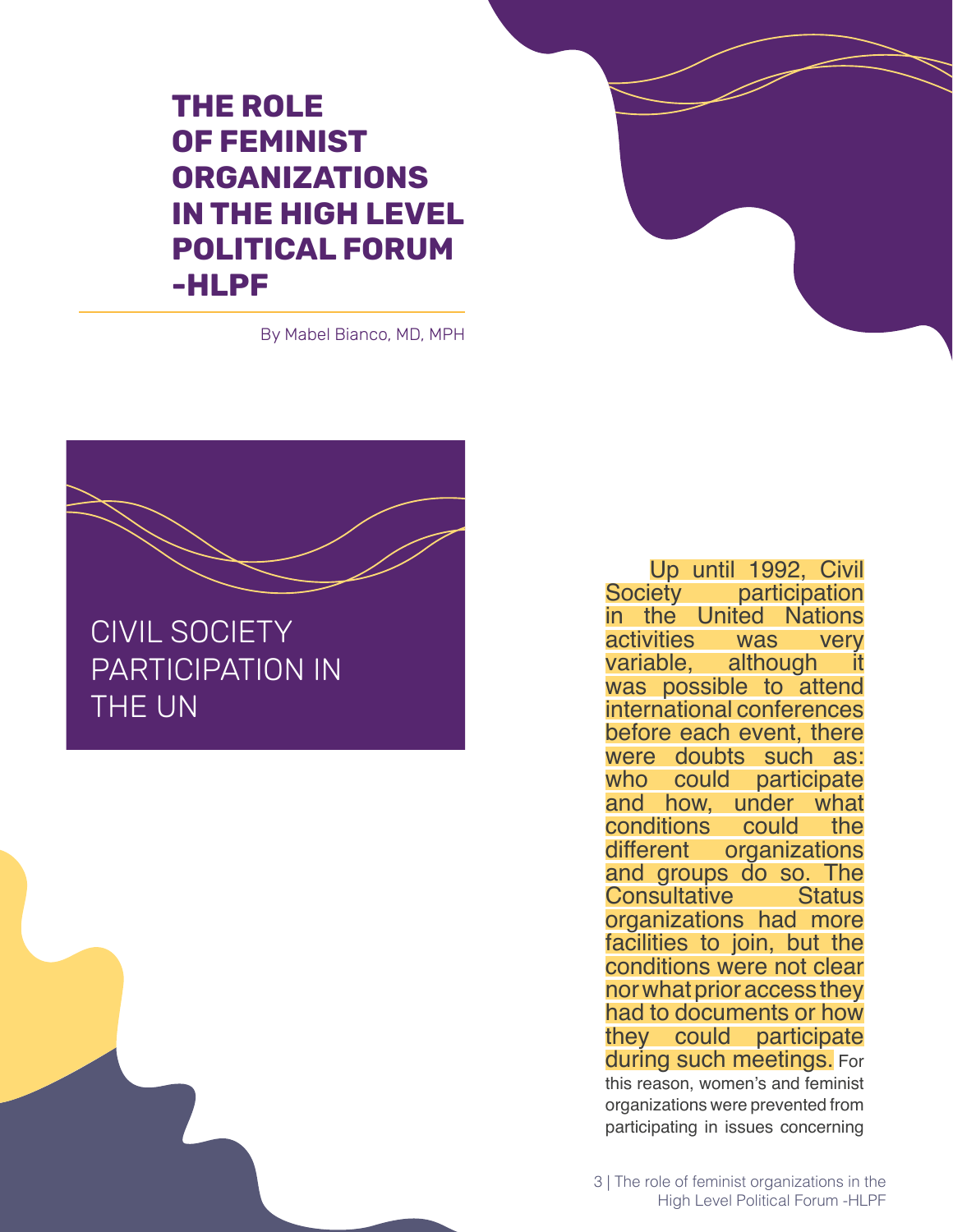us directly, such as Women's conferences, held within the framework of the United Nations Economic and Social Council (ECOSOC).

International Women's Year was proclaimed in 1975 and the first Conference took place in Mexico, where a plan of action was drawn, goals were set, and the United Nations Decade for Women (1976- 1985) was declared. It was agreed to hold a second meeting in 1980, which constituted the Second International Women's Conference, held in Copenhagen.

The World Conference on Women (Mexico, 1975) had a novelty, most country delegations were led by women, something rare until that time at the UN. Another characteristic was that for the first time a non-governmental organizations forum took place, parallel to the official conference. This was an important precedent that has been maintained to date at all global women's conferences.

Prior to the Second Conference (1979), the General Assembly adopted the Convention on the Elimination of All Forms of Discrimination against Women (CEDAW), a women's rights treaty of key significance promoting equality between women and men. Since then, the countries that ratified the Convention are obliged to adapt their standards and to submit reports every four years to the Convention's Commission of Experts, which reviews the development and makes observations and recommendations to the states, so that they can consider its application and guarantee their implementation. CEDAW has been ratified so far by 165 states, but we are still struggling to get all UN member states to do so.

During the Second World Conference on Women held in Copenhagen (1980) equality in work, health, and education were adopted. Non-achieved goals were also considered and

emphasis was made on the need for them to be met.

The Third World Conference on Women was held in Nairobi, with the participation of 157 countries and 15,000 representatives of women's and feminist organizations. The Forum of Civil Society Organizations was very rich and foreboding of Beijing's Forum in 1995.

In Nairobi,<br>ality was raised equality was as a prerequisite for development, no longer as a women-only issue, but as a necessary condition for achieving it globallyl. This was not minor, since it gave equality between women and men a key value by positing it as imperative to overcome poverty and backwardness in economic and social terms in a large number of countries belonging to the socalled "non-developed world".

Being the first conference held in Africa, it allowed the mobilization of women from the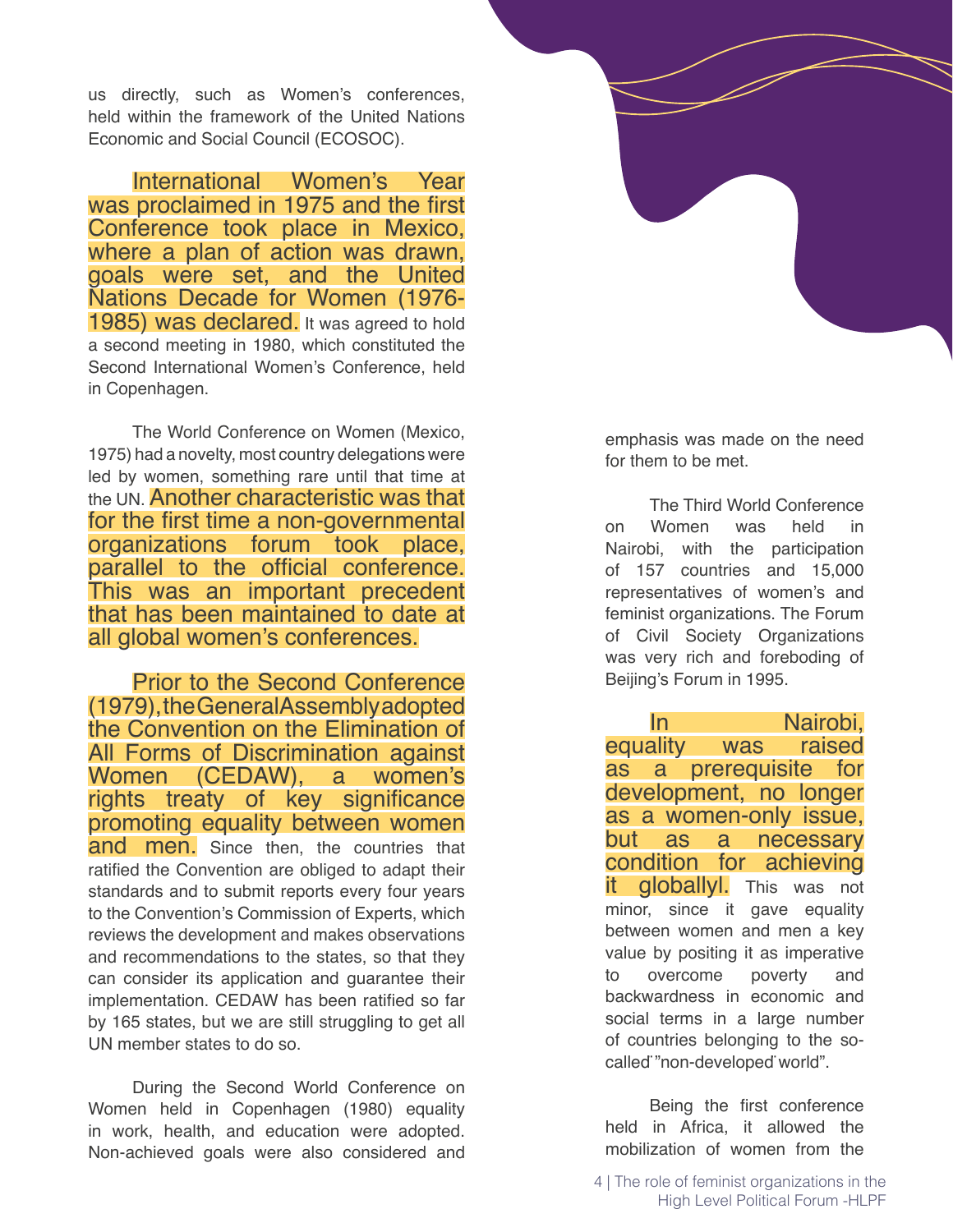continent, greatly impacting the Civil Society Organizations Forum. I had the opportunity to attend and it was an unforgettable experience. Those two weeks with such an important group of African women, in a difficult and hostile environment for women, simultaneously feeling the strength with which they defended their rights, left an indelible mark on me. Something incredible was, we were in the continent where AIDS had a great impact and the subject was not discussed. In retrospect, societies' capacity for denial is incredible.

The Fourth and last International Conference was held in Beijing (1995). It was rich and diverse. If at Nairobi, African women showed us their strength and capacity to fight, in Beijing, Asian women shared their hospitality and great delicacy. The Civil Society Forum was held in Huairou, close to Beijing, and thousands of women sang, spoke, and expressed themselves in their native languages. Language barriers were overcome with gestures and body expressions that allowed us to understand and share. The mental postcard colors of those of us in Huairou is still today a strong image, rich in nuances, faces, and gestures that expressed the joy of being together, despite the misfortunes and discriminations that we all share.



From its beginning, the Latin American and Caribbean Women's Health Network – LACWHN has participated in all regional and global activities of the United Nations and its agencies.

In a preparatory meeting for the International Conference on Population and Development to be held in Cairo (1994), over a hundred feminist and women's health activists from the region shaped and updated the main content of the concerns regarding women's health in our countries. Priority issues such as the link between population growth and demographics and women's rights to decide on their reproduction were addressed, seeds of the strong impact that the defense of reproductive rights had on the Conference years later in Cairo.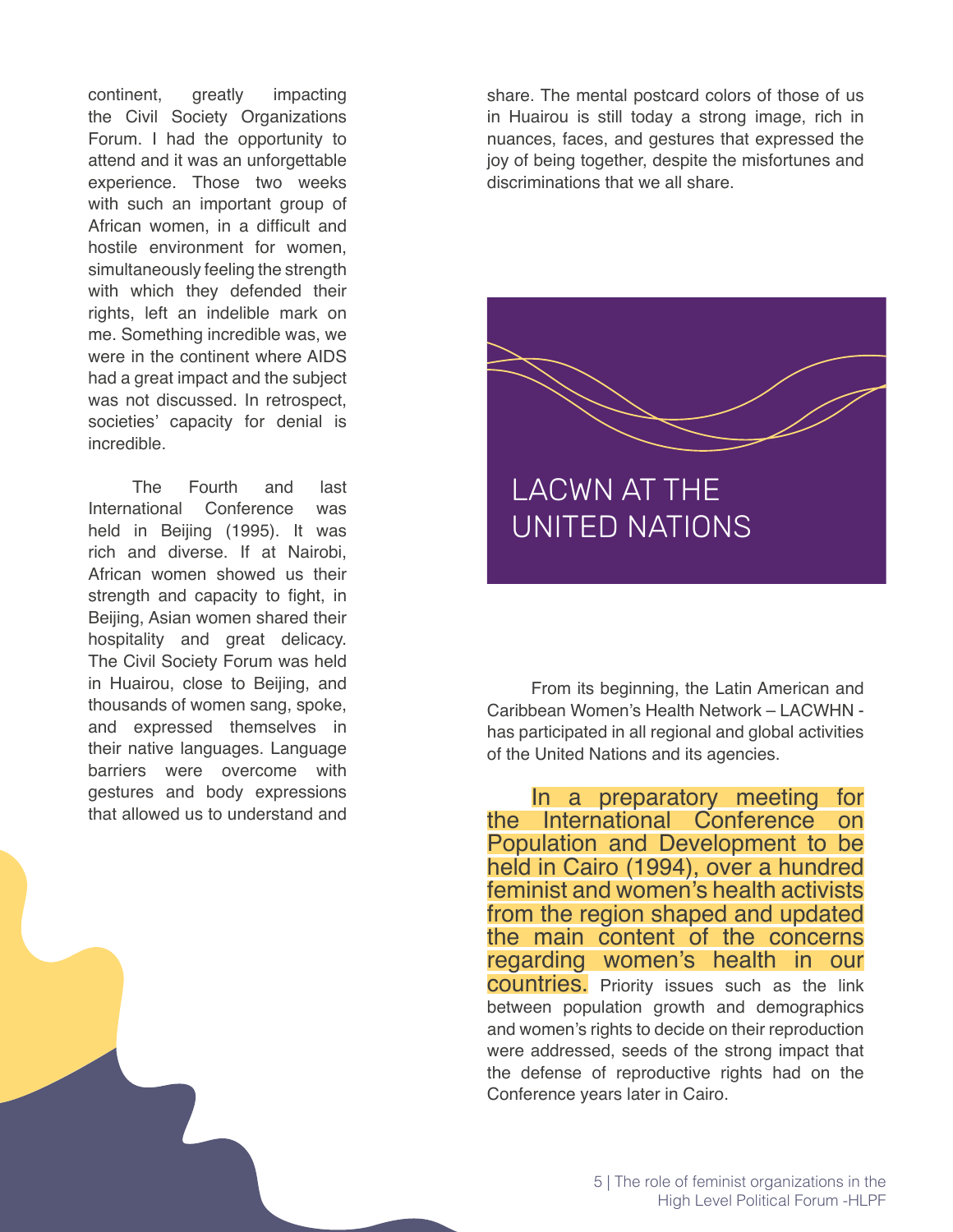Along with early motherhood or teenage pregnancy, we also worked on HIV/AIDS, still incipient but already present as a health problem for women. We also addressed problems related to health during pregnancy, childbirth, and postpartum. The meeting was held in the midst of cholera.

After the meeting in Santiago de Chile (1991) the Network was a clear and shared a position about the issues to be addressed and the creation of an Advisory Council was approved. This council paved the path to structure the future entity which in 1995 was constituted as an independent organization, until then it operated as part of ISIS international, an Italian NGO. Those were years of great intellectual production and NETWORKING, of strengthening its membership and institutional presence, not only regionally but globally.

In 1992, during the International Conference on Environment and Development, known as ECO 92 (Rio de Janeiro), the Network had an important participation in the women's tent organized by Women, Environment, and Development Organizations together with Brazilian feminists. This tent was settled in the center of the Civil Society Forum.

The official sessions were held in Riocentro - Rio de Janeiro's Convention and Exhibition Center. The women's tent was located across the city, so those of us who represented civil society hardly attended these sessions, as we were concentrated in discussions focused on the link between demographics and population policies. The interventions of Elza Berquo, African descent feminist demographer who defends women's rights, especially African descent women's rights, focused on the importance of each woman being able to decide if, when, and with whom she wants to have a child as something that cannot be delegated to the states or the demographers gathered at the Conference.

Benedita da Silva was also present at the tent, denouncing compulsive sterilization policies and methods black women were subject to at the time being and practiced by the Brazilian Association

of Family Planning, based on a demographic policy aimed at decreasing birth rates, but biased towards Afro-descendants, which meant a violation of reproductive rights. These discussions were a preview of what would be debated in Cairo at the Conference on Population and Development.

In Rio we also fought against the environmentalists, who argued that birth control was the only possibility for the world and the population to survive in the face of imminent resource shortages. Norway's Prime Minister, Gro Harlem Bruntland, and academician Jacques Yves Cousteau also supported this argument. In other words, they supported population policies that limited the reproductive rights of people, especially black or impoverished women.

The first agreement on climate change was created at the International Conference in Rio, precursor to the Kyoto Agreement. The Agenda 21 was also approved, with very important related actions and the major groups were constituted as a way to organize the participation of the Civil Society in the United Nations.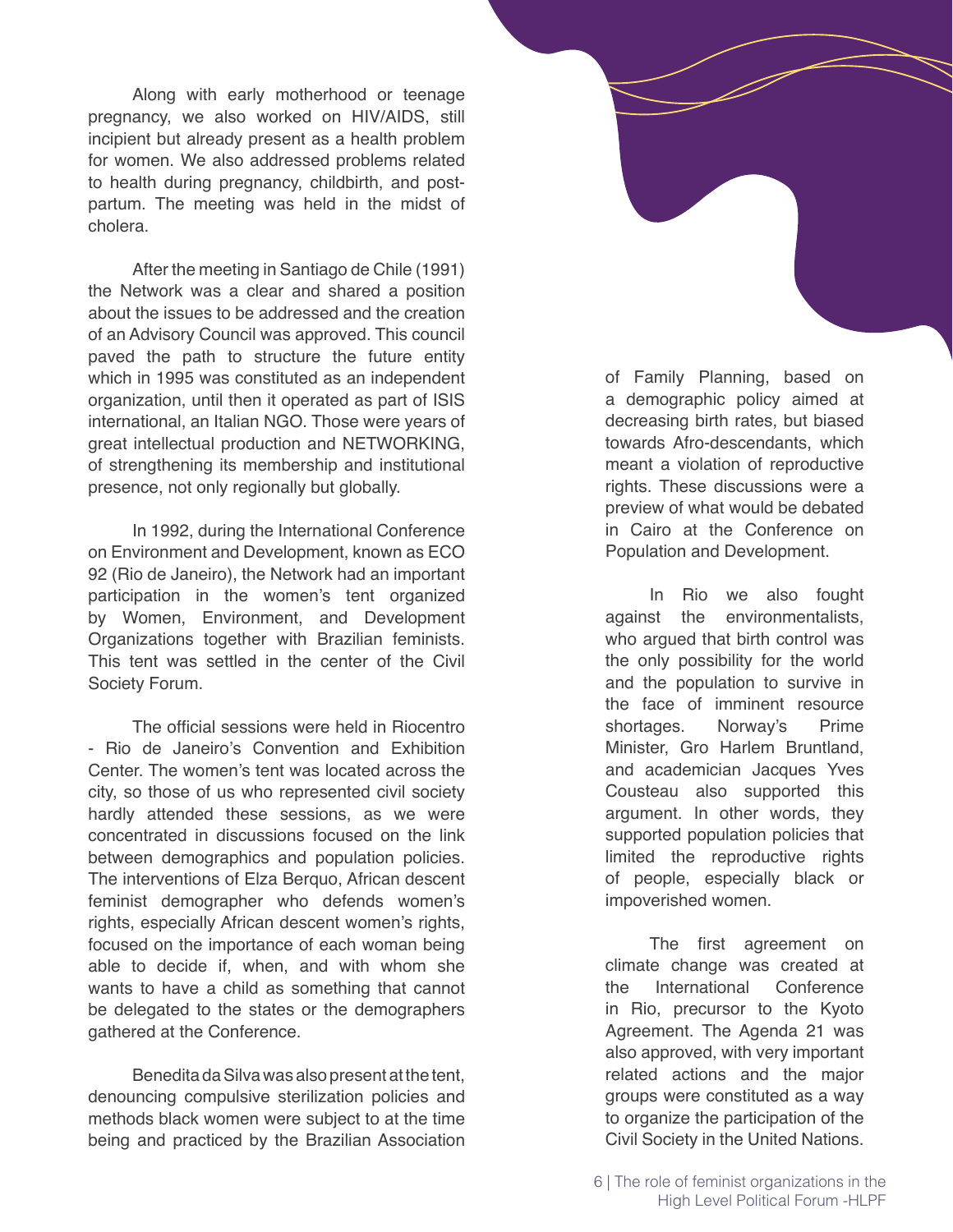Initially nine groups were created, one of them being Mujeres, something we had been demanding and whose spokesperson and main defender was Bela Abzug, feminist activist, president of WEDO. The creation of the major groups allowed and normalized the participation of civil society, ensuring access to documents and all information, making that participation more effective and organic.

This was a great civil society organizations achievement, ending the struggle of requesting authorization to open the door to the world of international decisions before each meeting. As a participation requirement, organizations should have ECOSOC Consultative Status. This was how the Network, together with feminist organizations and networks from all over the world, and other civil society groups, processed and where able to have a voice at the UN.

The Network's main participation was to prepare the International Conference on Population and Development and then the Conference itself, its follow-up, and monitoring of its implementation. The Network was an important actor regionally and internationally, as it continues to be, 25 years after its adoption.

In Cairo, people's reproductive rights were acknowledged, opposed to the demographic goals and their policies. In other words, what started in Rio was now settled.

Another important arena for advocacy and lobbying by the Network, as part of the women's movement, was the Fourth International Women's Conference (Beijing). Sexual and reproductive rights were recognized then, an objective that was not met at Cairo and that the Network had been fighting for since the preparations for the meeting that took place in 1991.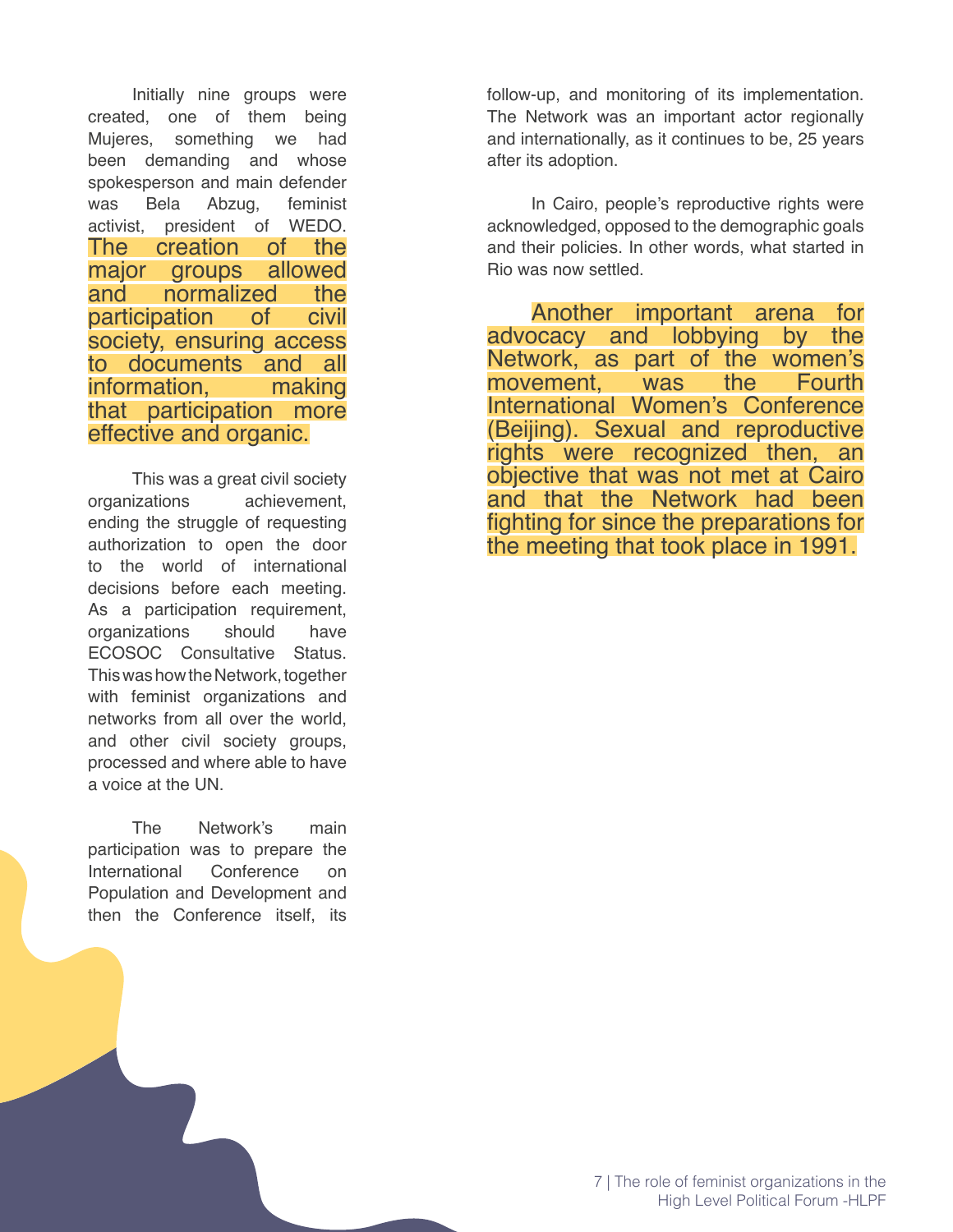

### THE 1990s AND THE UN **CONFERENCES**

The 1990s was a time for human rights maximum splendor at the United Nations. In each international conference rights expanded through a cascading effect. In Rio (1992), civil society was granted participation in all activities. The following year in Vienna, violence against women was recognized as a human rights violation. This was a major breakthrough, requiring the mobilization of millions of women around the world, collecting signatures, and setting up tribunals during the conferences where women confessed to and denounced all forms of violence.

The following years, progress was made in multiple scenarios: during the Conference on Population and Development held in Cairo, progress in the recognition of reproductive rights; at the Conference on Social Development in Copenhagen, social, cultural, and economic rights; and Beijing, rights of women and girls. This decade culminated in the Durban Conference (2001), focused in all forms non-discrimination rights.

Since the year 2000, human rights advocacy and their recognition by the Member States of the United Nations gradually diminished. Also

there has been little interest in the participation of the civil society in these governance spaces. This is clearly seen during the Pandemic, prohibiting face-to-face activities and replacing them with virtual meetings, generating a fallacy in terms of participation, as in this new modality civil society is only an observer: this is a cause for concern and demand for organizations, especially those that defend women's rights.

Due to the fact that during the international conferences of the 1990s rights guarantee models created very ambitious action programs that never took place, in 2000 the Secretary General of the United Nations proposed some much less ambitious goals for developing countries: Millennium Development Goals: MDGs, for which he proposed a period of fifteen years.

The MDGs were defined without consulting civil society organizations, which generated a lot of discontent, especially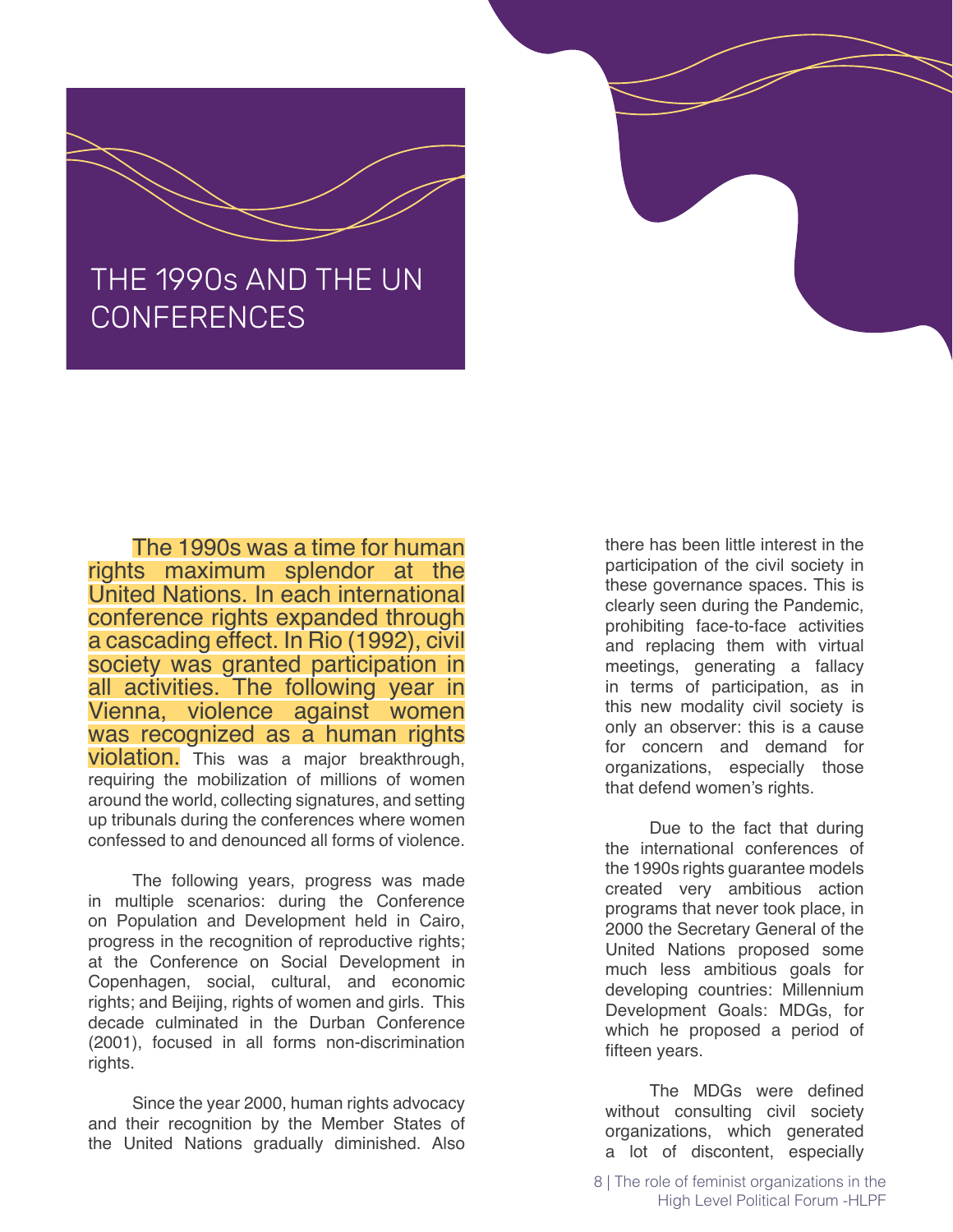among women's and feminist organizations, because levels of demand were reduced to very low values: this meant that countries stopped making efforts to seek and promote interventions that would improve indicators such as maternal mortality rate.

Reality showed that these new, less ambitious goals were not to be met either, and the Millennium Development Goals would not be achieved by 2015, beginning with poverty reduction. In each biweekly evaluation, little progress was observed, so in 2012 the UN proposed to review and consider what should be done and how the world could move forward to overcome poverty and the multiple non-achieved objectives. Thus, the UN began to consider a new program that could move things forward and to give a new impetus to improve the living conditions of citizens around the world. This was a broad new construction including governments, civil society representation through major groups, and UN system agencies participation. The Agenda 2030 and its 17 SDG is the result of this work, bringing together the next 15 years main elements and aspirations in a single document.



THE AGENDA 2030 AND ITS 17 SUSTAINABLE DEVELOPMENT GOALS -SDG-

In September 2015, the United Nations General Assembly along with most prime ministers, presidents, and highest authorities of the member countries, approved the Agenda 2030 and its 17 Sustainable Development Goals. This was an important achievement for the feminist movement, since unlike the MDGs, the feminist movement, through the Major Women's Group and others, participated in their formulation and discussion for over three years.

The Agenda 2030 allowed us to return to the proposals and human rights recognition set during the 90's. The Agenda and its SDG are very ambitious, reason why it will not be easy to accomplish everything. However, it sets a very clear path of the wants and what the countries have committed to do in order to achieve these goals.

The 17 SDG are interconnected, becoming one unit and making it difficult to consider them in an isolated manner. SDG 5 on women's empowerment was the result of a great struggle by the Major Group of Women, UN Women, and some countries. In general, gender topic was set transversally in all other objectives, which

> 9 | The role of feminist organizations in the High Level Political Forum -HLPF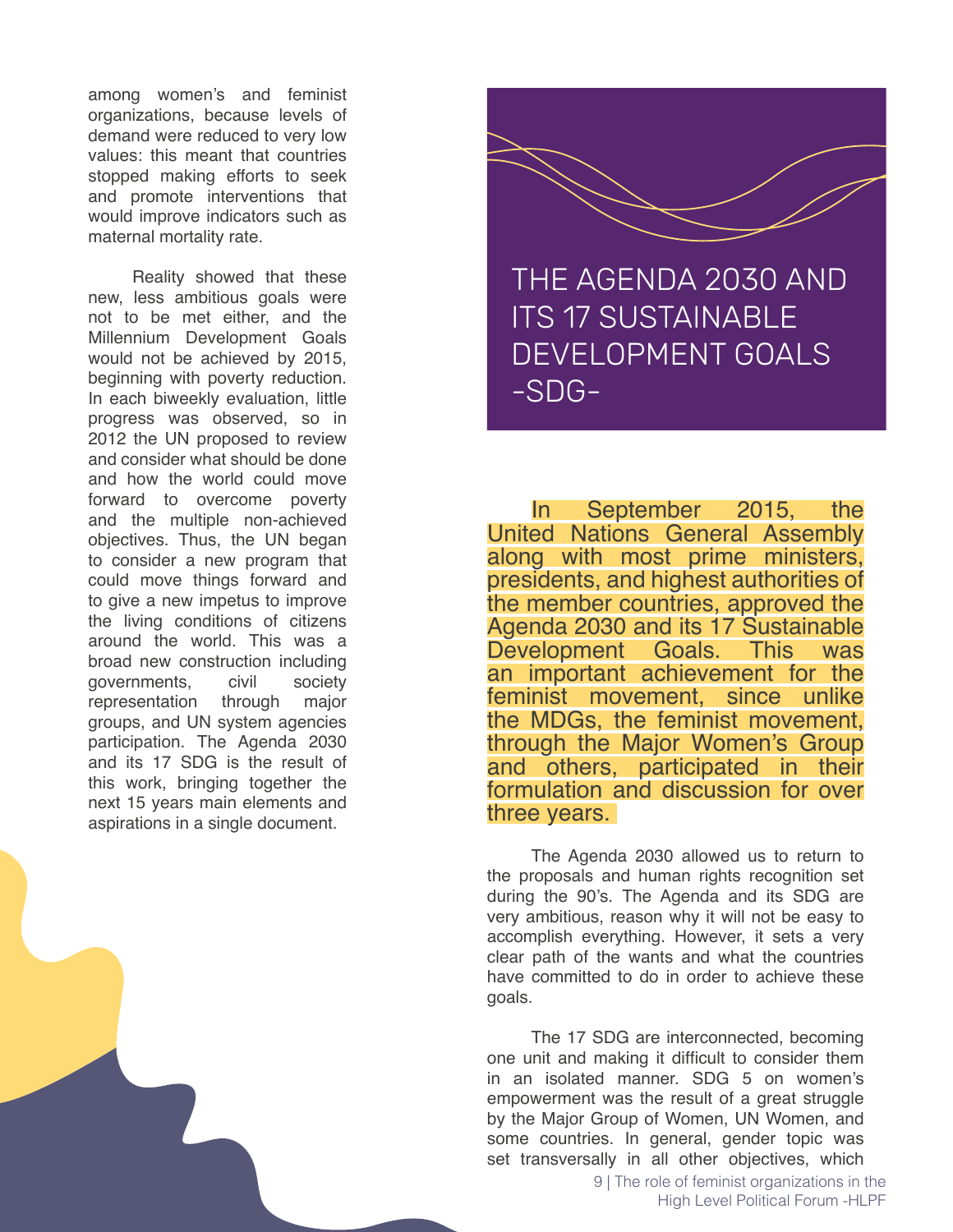constituted a risk since there are no specific measurements to evaluate their progress and results in the path towards equality.

OSD 5 includes specific actions with goals and indicators, and is interrelated with all the other objectives, thus allowing for the articulation of women's empowerment with other variables.

The High Level Political Forum (HLPF) was created along with the Agenda, which within the ECOSOC framework, it analyzes annually the progress and development of the Agenda and its SDG.

The Forum meets annually for two weeks. During the first week, the different aspects of the Agenda are evaluated: thematic areas, indicators, and scope of its thematic axes are reviewed, as well as the condition of the main components in order to adapt and strengthen them.

During the second week, the ministerial segment meets with ministers and highest authorities responsible for implementing the Agenda and its SDG in<br>the member countries. The the member countries. Ministerial Declaration is adopted, the governments assume and renew their commitments, and also indicate future guidelines. The National Voluntary Reports (NVR), one of the most important components of the Forum, are also presented.

Governments that apply to submit voluntary reports must send them to the Secretariat in advance, and they are then they are posted on the website. Each country presents what has been done and discusses achievements and obstacles encountered while implementing the Agenda.

The development of NRVs should involve different stakeholders, especially civil society organizations and the private sector. Characteristically, in most countries the role of civil society is more symbolic than real. It is almost always called upon at the last minute when the report is advanced, in reality it is a presentation prior to the Forum's, and in many occasions there is no time to give an opinion or there is very little time for an in-depth analysis. In other cases, only a few organizations are invited to participate and, in the best of cases, they are asked to make a specific contribution to some point or aspect of the report.

The Major Women's Group and other major groups have insisted on the need for meaningful participation, that is, all interested parties or the great majority be called upon, access to the necessary information, and that their contributions be received and considered. The government may not include all contributions due to differences, but in such case this should be reported, clarifying there were disagreements with one or more civil society groups. Governments should also facilitate training for civil society groups, as some organizations staff do not have the knowledge to perform these analyses.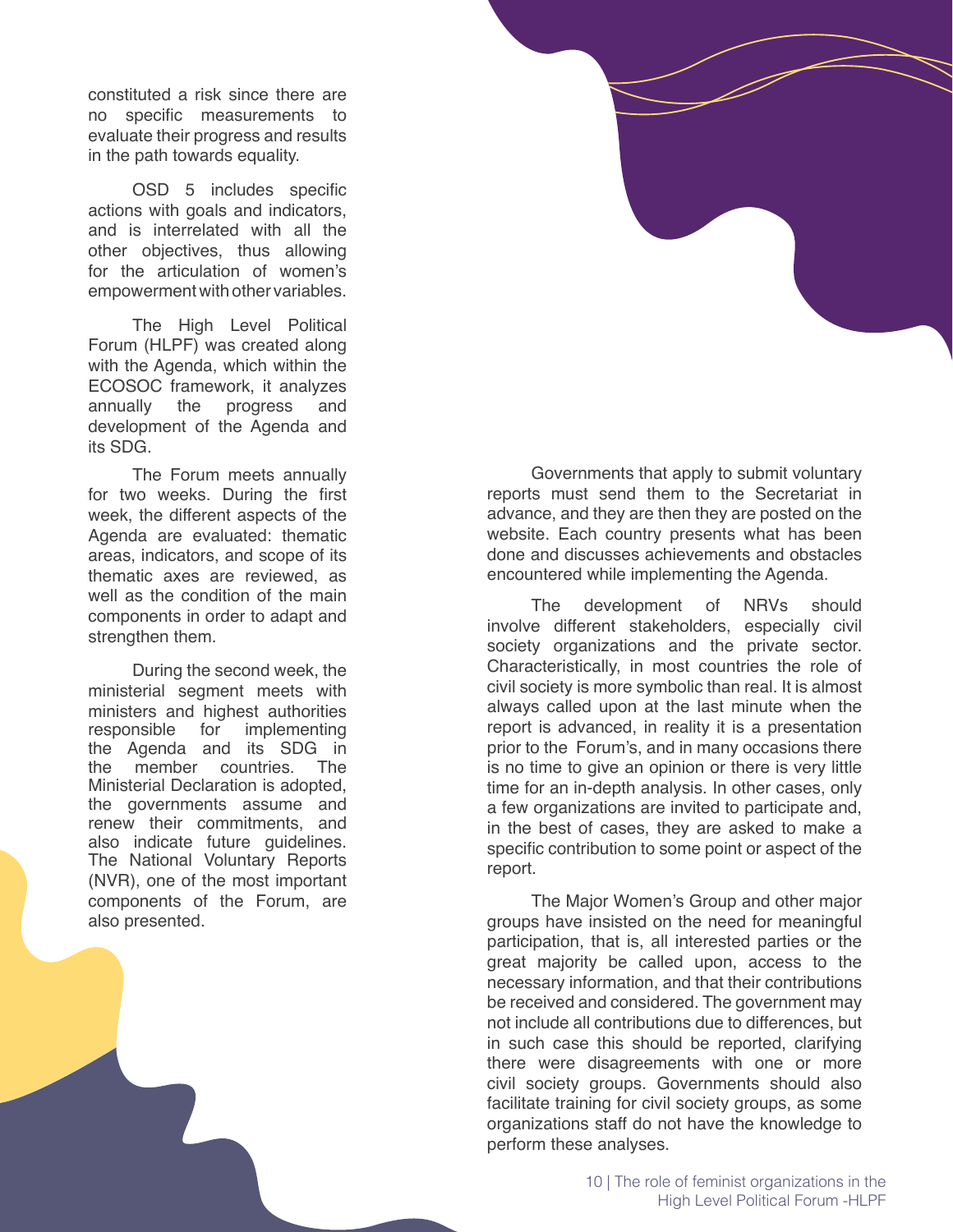In some countries training is provided by the United Nations agencies. While many efforts have been made, civil society organizations participation in the NRVs has not improved and it is crucial to insist, especially with women's and feminist organizations approaching governmental agencies responsible for implementing the SDGs, in order to gather information about the NRVs and show interest in supporting the process. Similarly, the organizations should gather information on their own and must insist on being convened.

The presentation of NRVs at FPAN is unsatisfactory for the Major Groups and other actors. In general, they can be made individually or in a panel, in the latter, the four countries come together and make four presentations in a row and then questions are asked, first the other countries followed by those of the UN agencies, and finally those of the civil society. The Secretariat has organized a system: first communicating the interest in participating in the questioning, then agreeing to do so by email, and finally face to face along with other groups and organizations that will also ask questions. This process forces agreement on the questions among organizations, even with some that do not operate or work directly in the country. Having to agree among a variety of interests, generates hybrid questions that in many cases favor the countries, which feel liberated from answering key questions.

This is certainly a mistake, countries should be allowed to accept questions from civil society as part of the transparency of the process. Despite repeated claims and evidence of other drawbacks by mixing the participating organizations, this has not been transformed.

The first five years of the Agenda's monitoring cycle were completed in 2020, the first of three. This required a review of the Forum's processes and methods of development in order to adapt them and achieve greater effectiveness. The review process began last year with the creation of the Friends of the Forum Committee, led by Mexico. The Major Group of Women held meetings with some experts from civil society groups

#### to discuss possible modalities and even change of dependency within the UN.

Unfortunately, due to the COVID-19 pandemic, the FPAN was held virtually, so this discussion was postponed to next year. Task force meetings were closed to civil society participation through major groups and other actors.

During the General Assembly, meetings will be held and the Major Women's Group will analyze alternatives, especially in relation to the intersectoriality and interrelationship between the ODSs and not the isolated consideration of some of them, as has been done, impoverishing their analysis. The Major Women's Group and the other major groups will closely follow the General Assembly when the FPAN's topics are discussed in order to intervene and contribute. Likewise, they will carry out a social media campaign demanding the modifications that they consider necessary.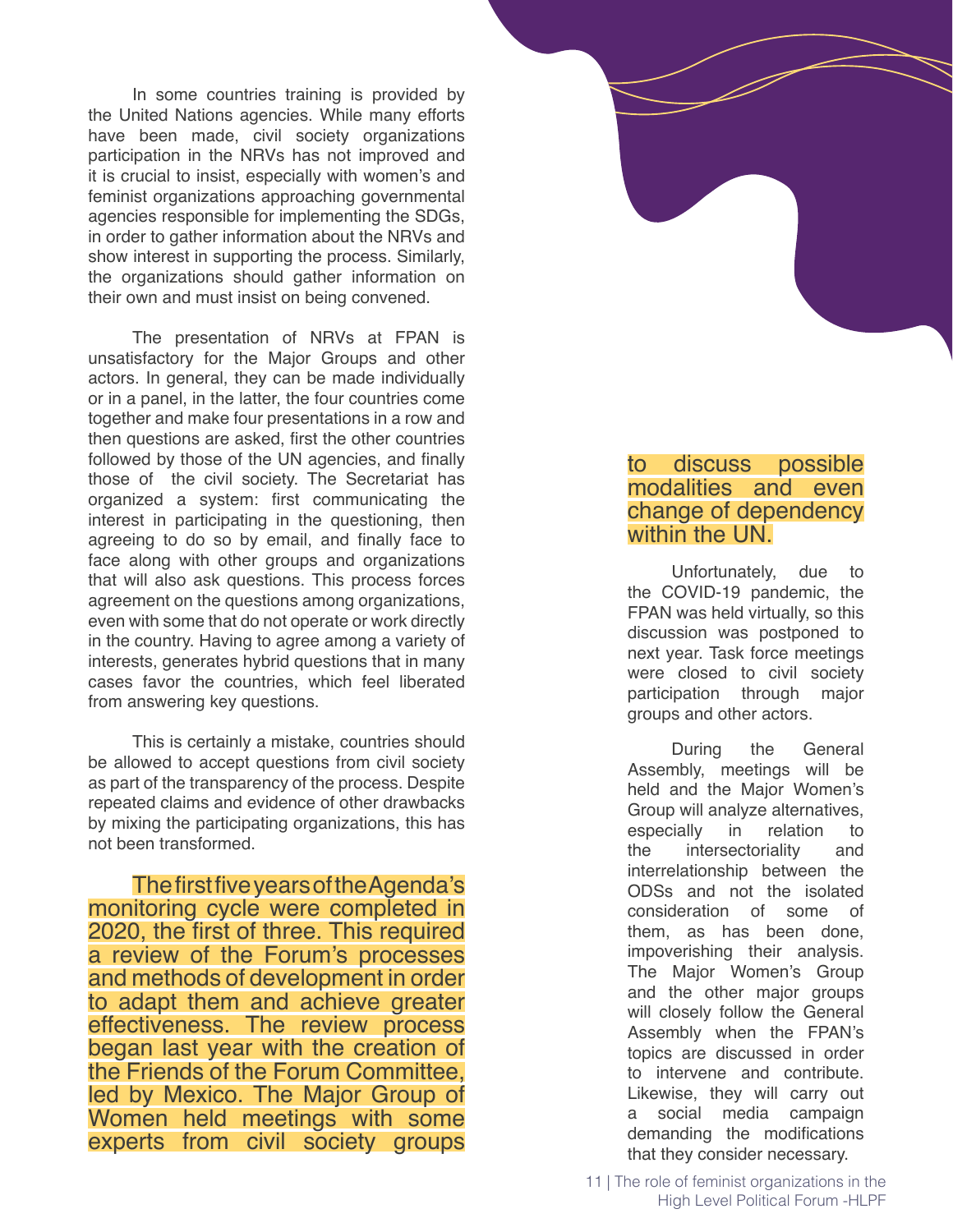

### 2020 HIGH LEVEL POLITICAL FORUM

2020 Forum was totally virtual due to the pandemic. Although the decision was taken close to the date, this created difficulties ensuring effective participation of both government and civil society representatives. The latter had very limited possibilities to express themselves although space was left at the end of the formal sessions for civil society participation, it was limited to only three voices of larger groups per session, so the 18 groups had to be distributed in the different **Sessions.** On many occasions, due to lack of time they were unable to speak or some technical problems prevented the group from expressing itself. A major barrier was the lack of simultaneous

translation in the vast majority of sessions, limiting not only the participation of civil society, but also that of government representatives.

The participation of civil<br>tv was mainly through society was mainly through the United Nations television, limiting it to being only listeners of discussions and negotiations, not allowing real interaction. The other major limitation was virtual rooms limited capacity for the sessions, so States had to limit the number of people to maximum of two and the possibility for civil society was one per group.

Greatest participation was in the side events. Although there was no simultaneous translation, there was the possibility to be in the virtual room, interact with the presenters, and have dialogues, questions, and/or comments.

Official side events were few, as the Secretariat severely limited authorizations due to availability issues of rooms in the UN building. Although there were groups and countries that set up side meetings, increasing their number and diversity, there were still not as many as would have been possible if it had been known at the outset that they were all going to be virtual.

The 2020 Voluntary Country Reports were held as usual in the ministerial segment during the second week. Since many countries presented their reports, they began earlier, that is Friday of the first week and not on the Monday of the second week. Countries were able to choose to make video presentations, previously recorded, which did not allow questions from the countries and civil society. In addition, many

12 | The role of feminist organizations in the High Level Political Forum -HLPF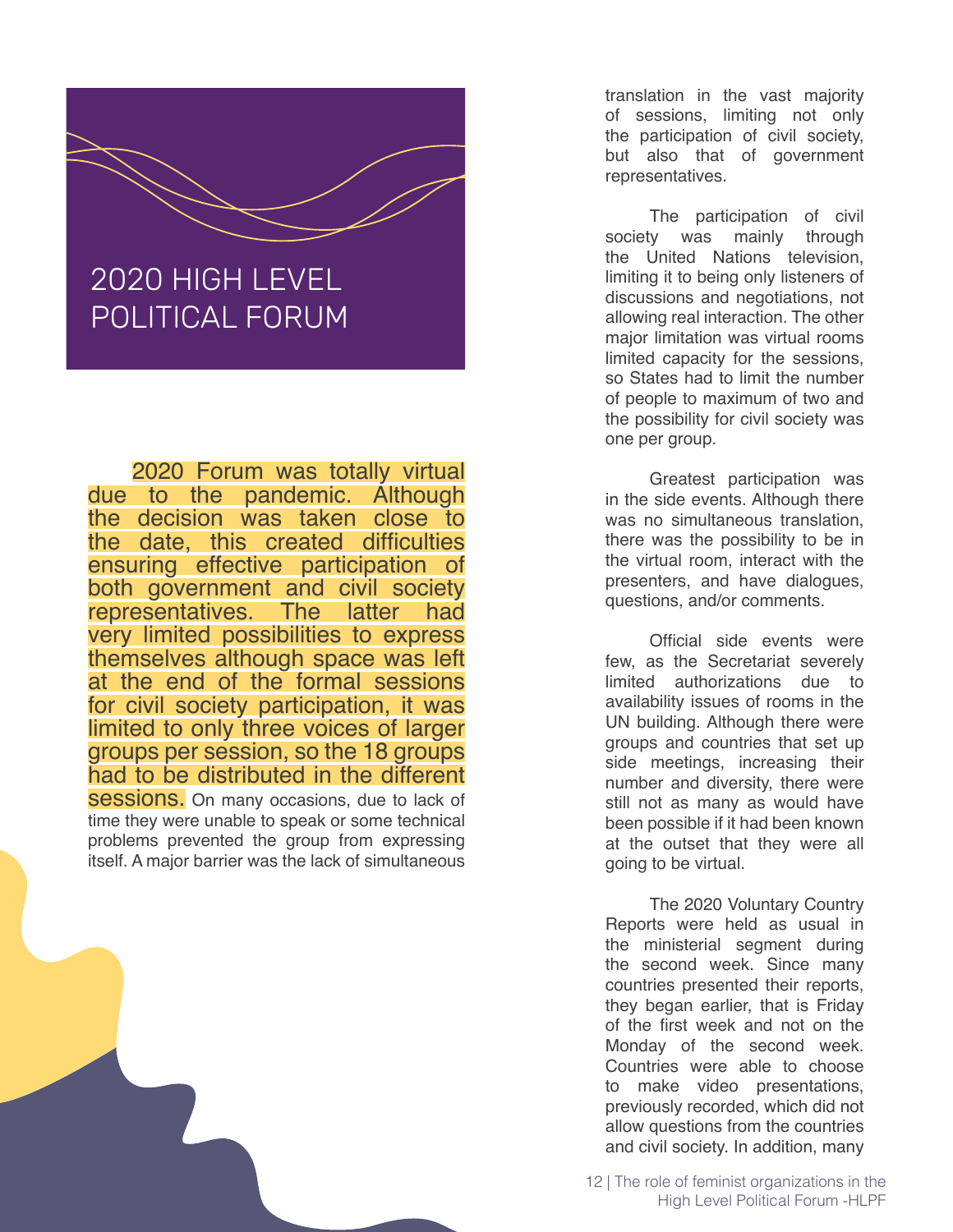governments changed their presentation fomat at the last minute, which led to even greater mismatches.

With regard to civil society participation, the process was organized by a working group of the Major Groups and other stakeholders, which organized a team with collaborators by region, who in turn divided up the countries for follow-up and guidance. This model was similar to the one followed in 2019, modified by the virtual modality. Initially, a questionnaire was developed to ask organizations to report their participation in the process, and then regional groups were set up for follow-up.

The RSMLAC contributed to the Major Women's Group with a database of the organizations it works with in each country, especially in the English-speaking Caribbean. As in 2019, it was very difficult to get them to answer or to provide information despite the Network's insistence.

Nevertheless, virtual meetings were held with the organizations in each country, settling the questions and who would present them. The sessions were held in groups using simultaneous translation and in many cases, poor time management led to long presentations and/or answers to questions asked by other countries. In addition to the technical difficulties faced by participants and even the moderator, there were several cases in which civil society was unable to ask questions. The solution offered was that countries would answer by written through the Secretariat. This is a completely different

mechanism with no possibility of establishing a dialogue between the country and the organizations.

Virtuality prevented civil society from approaching State delegations in the corridors and/ or at the UN bar. These informal meetings open dialogues as it is not always possible to set formal appointments. Virtual meetings eliminate this possibility and virtual interviews are really hard to schedule.

The Major Group of Women arranged several interviews with some ambassadors and/ or delegates, but not as many those arranged at the face-to-face forums. This new modality forces us to rethink and reorganize new ways of doing advocacy and influencing UN events, creating uncertainity.

Rethinking and<br>wing advocacv renewing modalities and forms is something that concerns<br>all of civil societv. all of civil society, especially groups<br>such as LACWHN. LACWHN, feminist organizations in Latin America and the

13 | The role of feminist organizations in the High Level Political Forum -HLPF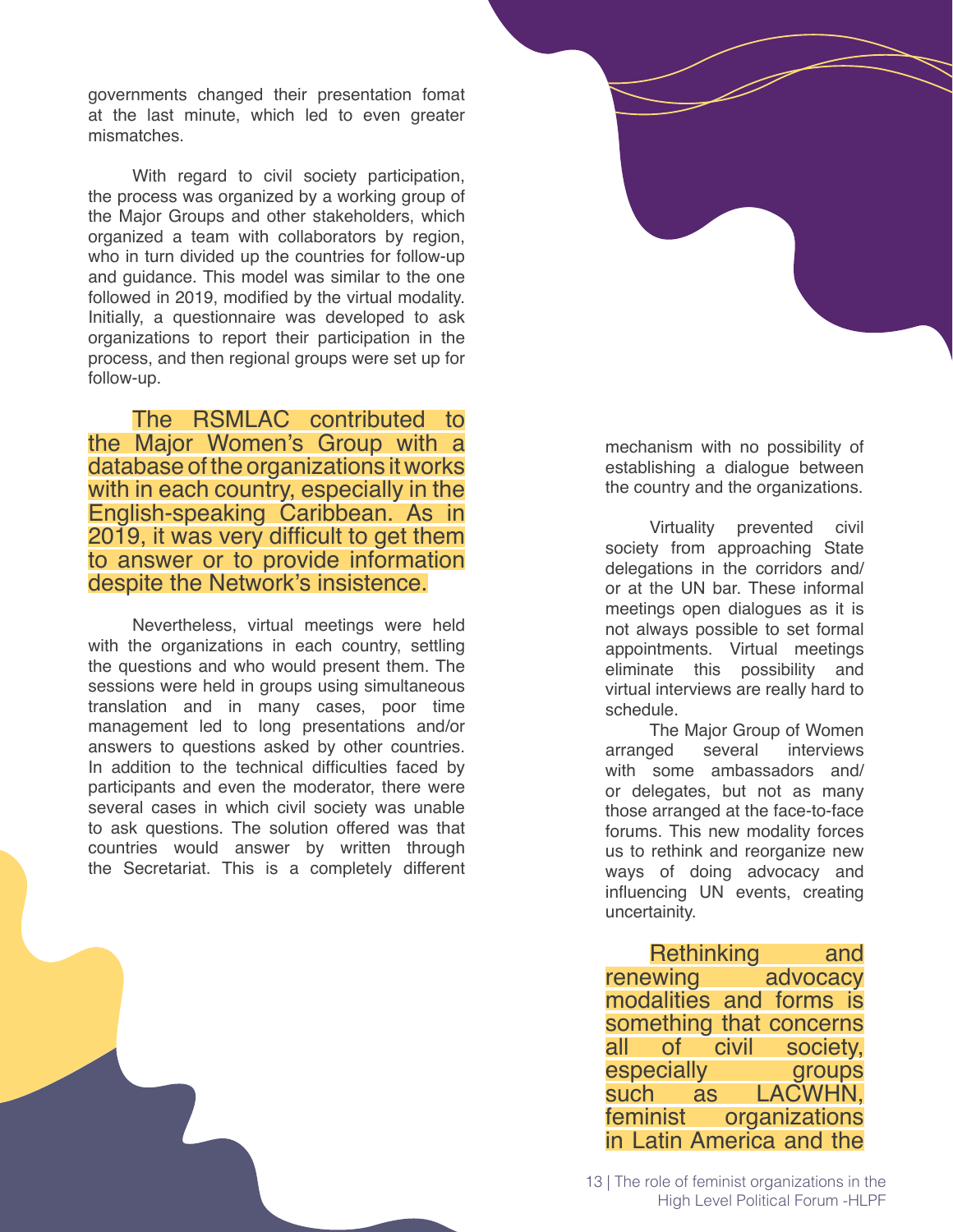Caribbean and other regions, with years of success, that suddenly can no longer use the usual modalities, and now more than ever, advocacy is necessary to stop the right-wing groups. This changes take time, training, and resources and must include funding donors in these activities. They must understand this new reality and be willing to include funding and support programs to help NGOs, networks, and feminist groups adapt to the new forms of participation. This requires a rapid transformation and adaptation of both donors and civil society.

For young people programs beginning with these activities, it is essential to incorporate the new modality and make a rapid training adaptation. It is clear that the coaches are also being trained in the new modality and there is no evaluation for the new techniques stablished in July 2020.

These are the main challenges and lessons of the 2020 High Level Political Forum.

The General Assembly will be almost entirely virtual, except for the representatives in the country missions in New York. Both government and civil society delegations and other actors must participate virtually. Specifically, we have some key dates in which we must try to participate and influence: FPAN session and Beijing+25. We must be prepared to participate and influence by distance and virtually. Let's get ready for this, let's move forward without pause!

14 | The role of feminist organizations in the

High Level Political Forum -HLPF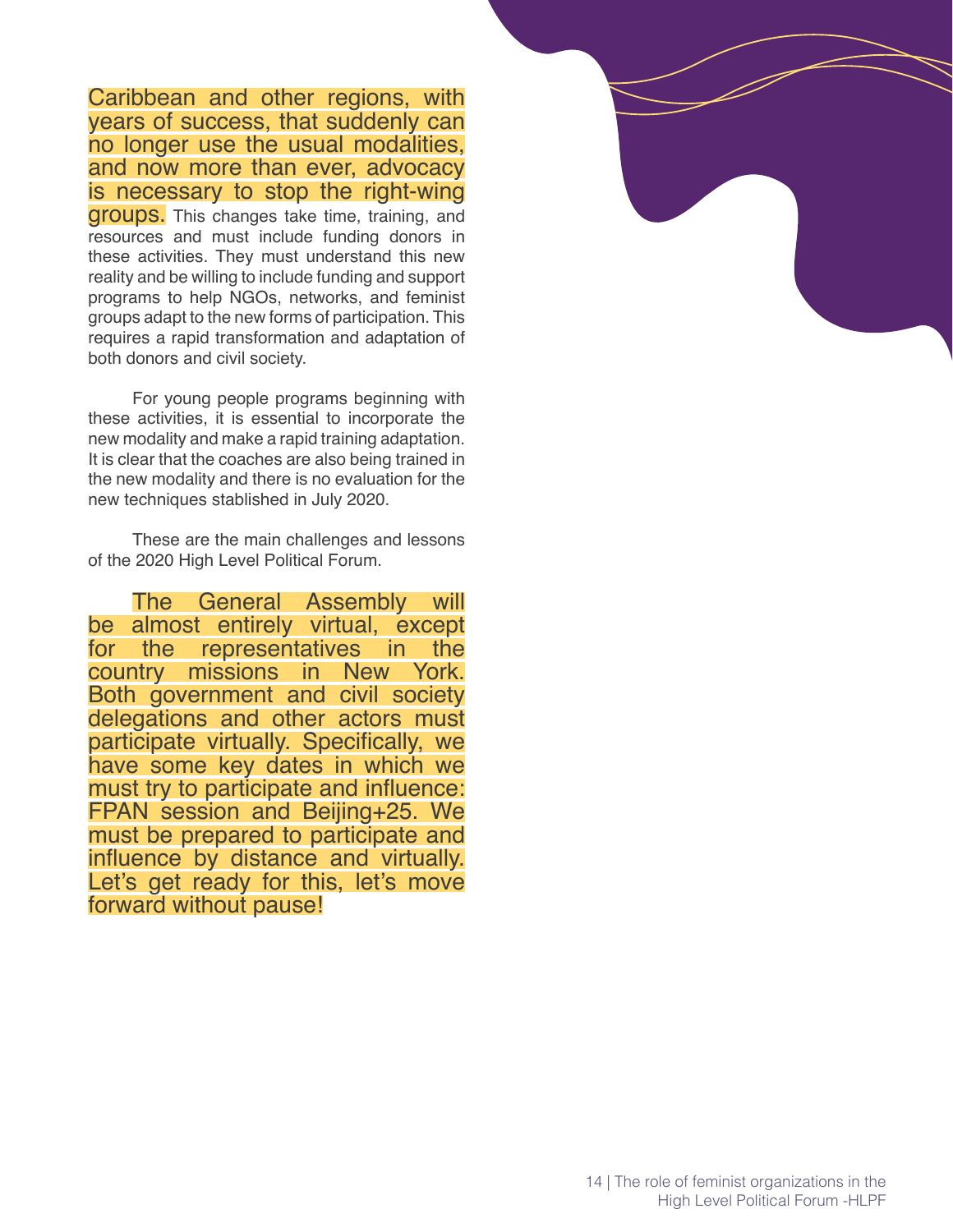#### BIBLIOGRAPHY

A/RES/67/290, Resolución aprobada por la Asamblea General el 9 de julio de 2013. Formato y aspectos organizativos del foro político de alto nivel sobre el desarrollo sostenible (2013). Recovered from: [https://www.un.org/ga/search/](https://www.un.org/ga/search/view_doc.asp?symbol=A/RES/67/290&Lang=S) view\_doc.asp?symbol=A/RES/67/290&Lang=S

A/RES/70/1, Resolución aprobada por la Asamblea General el 25 de septiembre de 2015. Transformar nuestro mundo: la Agenda 2030 para el Desarrollo Sostenible (2015). Recovered from: <https://undocs.org/es/A/RES/70/1>

BIANCO, Mabel; Re, Maria Ines, Revista RSMLAC, "El largo camino de la RSMLAC en la defensa de los derechos sexuales y derechos reproductivos", (2015).

E/HLS/2016/1, Declaración Ministerial del foro político de alto nivel sobre el desarrollo sostenible, celebrado bajo los auspicios del Consejo Económico y Social sobre el tema "Asegurar que nadie se quede atrás" (2016). Recovered from: [https://www.un.org/ga/search/](https://www.un.org/ga/search/view_doc.asp?symbol=E/HLS/2016/1&Lang=E) view\_doc.asp?symbol=E/HLS/2016/1&Lang=E

E/HLS/2017/1, Declaración Ministerial del foro político de alto nivel sobre el desarrollo sostenible de 2017, celebrado bajo los auspicios del Consejo Económico y Social, sobre el tema "La erradicación de la pobreza y la promoción de la prosperidad en un mundo en evolución" (2017). Recovered from: [https://www.un.org/ga/search/](https://www.un.org/ga/search/view_doc.asp?symbol=E/HLS/2017/1&Lang=E) [view\\_doc.asp?symbol=E/HLS/2017/1&Lang=E](https://www.un.org/ga/search/view_doc.asp?symbol=E/HLS/2017/1&Lang=E) 

E/HLS/2018/1, Declaración Ministerial del foro político de alto nivel sobre el desarrollo sostenible de 2018, celebrado bajo los auspicios del Consejo Económico y Social, sobre el tema "La transformación hacia sociedades sostenibles y resilientes" (2018). Recovered from: [https://](https://www.un.org/ga/search/view_doc.asp?symbol=E/HLS/2018/1&Lang=E)

[www.un.org/ga/search/view\\_doc.asp?symbol=E/](https://www.un.org/ga/search/view_doc.asp?symbol=E/HLS/2018/1&Lang=E) [HLS/2018/1&Lang=E](https://www.un.org/ga/search/view_doc.asp?symbol=E/HLS/2018/1&Lang=E)

IWHC, Engaging with the VNR Process, A Guide for Members of the Women's Major Group (2018). Recovered fom: [https://womenmajorgroup.](https://womenmajorgroup.org/wp- content/uploads/2018/11/IWHC_WMG_Guide_M3_Spreads_Preview) [org/wp- content/uploads/2018/11/IWHC\\_WMG\\_](https://womenmajorgroup.org/wp- content/uploads/2018/11/IWHC_WMG_Guide_M3_Spreads_Preview) Guide M3 Spreads Preview